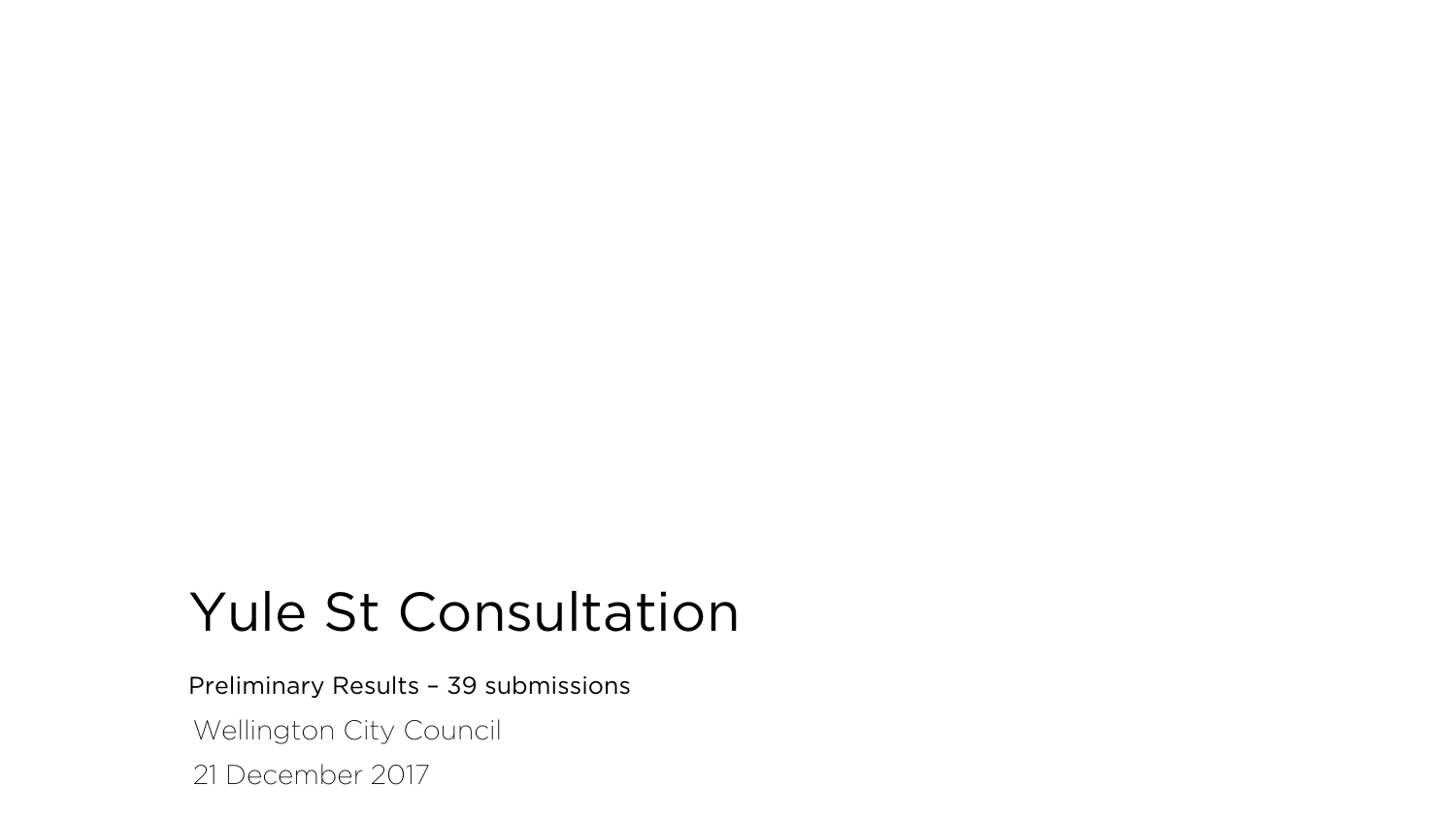#### Overall, do you support the proposal for bike lanes and the associated changes on Yule Street?



69% of respondents don't support the proposal or support the proposal with changes.

 $\blacksquare$  No  $\blacksquare$  Yes  $\blacksquare$  Yes, but with changes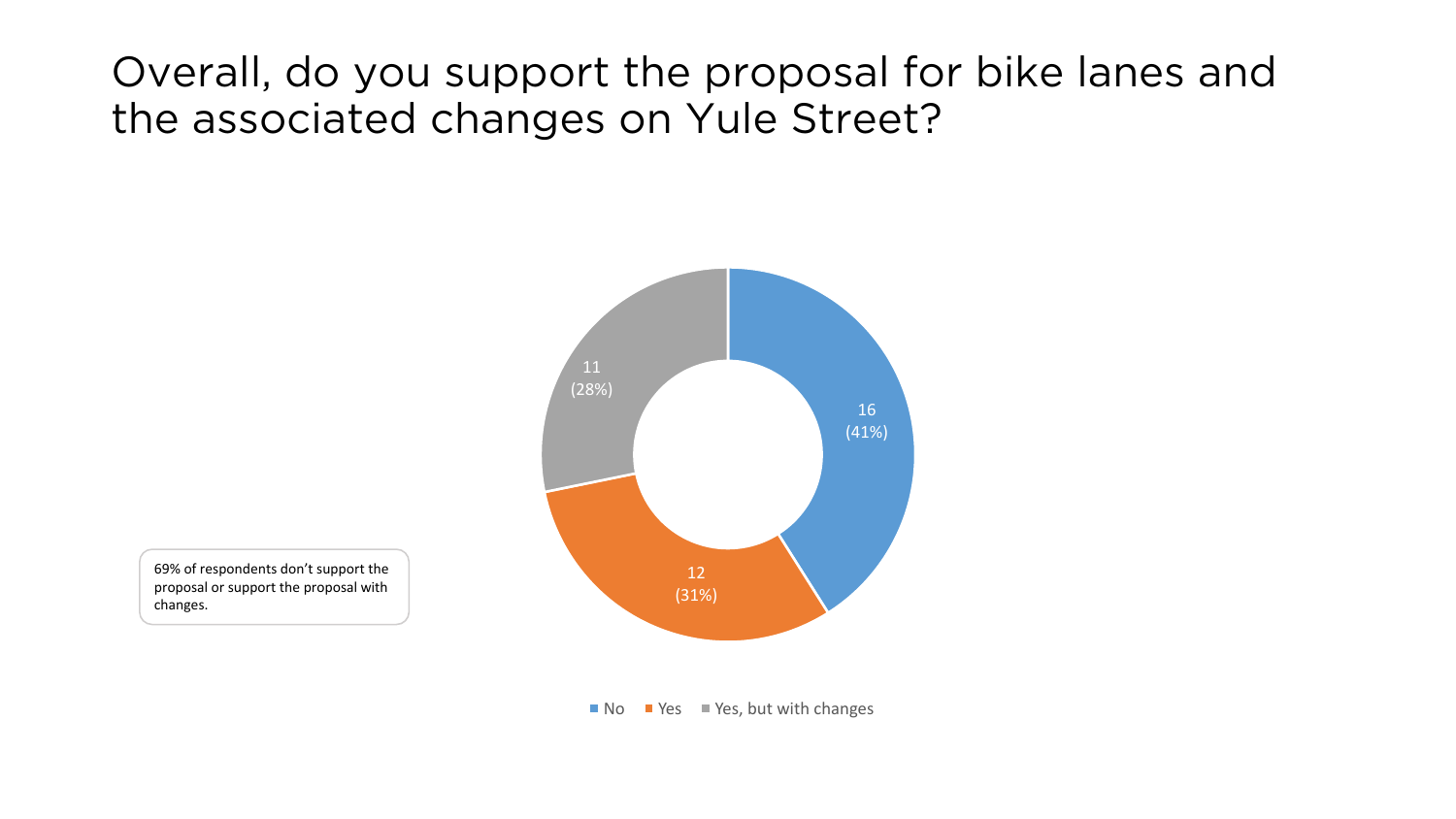### Overall support by relationship to street

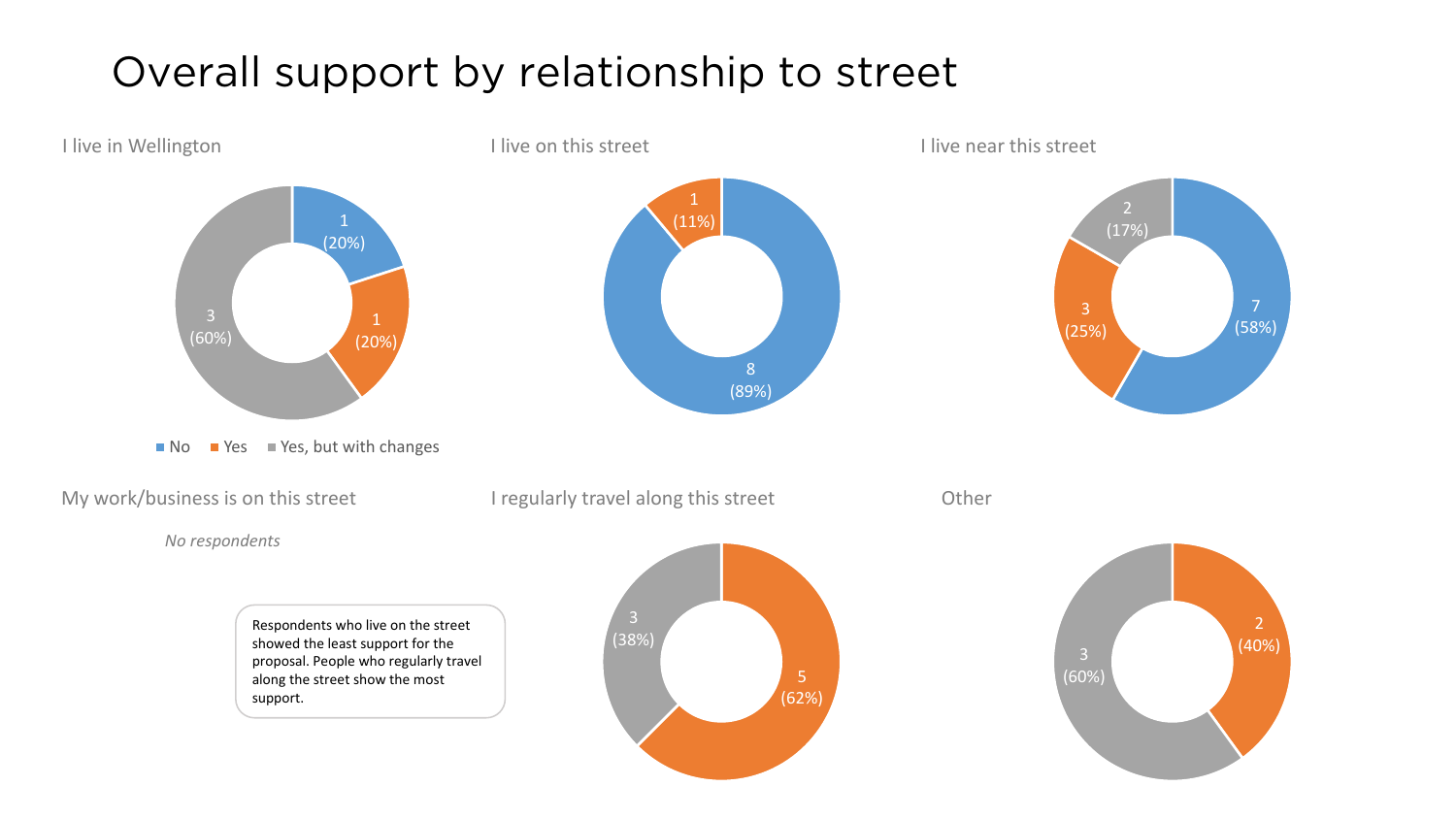#### Overall comments by support





Yes, but with changes comments **Notify and South American** Not answered comments





door zone

safety

 $\blacksquare$  uptake for kids

■ door zone  $t$  traffic calming **block** off street  $\blacksquare$  intersections separation ■ width of road  $\blacksquare$  no connection



(13%)

2 (6%)

1  $(\mathcal{S}\mathcal{A})$ (3%)

Respondents don't support the proposal commented that there were few issues with the current layout and is have low use by cyclists at the moment.



- $\blacksquare$  traffic volume
- $\blacksquare$  alternative route
- $\blacksquare$  traffic speed
- changes dangerous

- $\blacksquare$  intersections
- 
- $\blacksquare$  block off street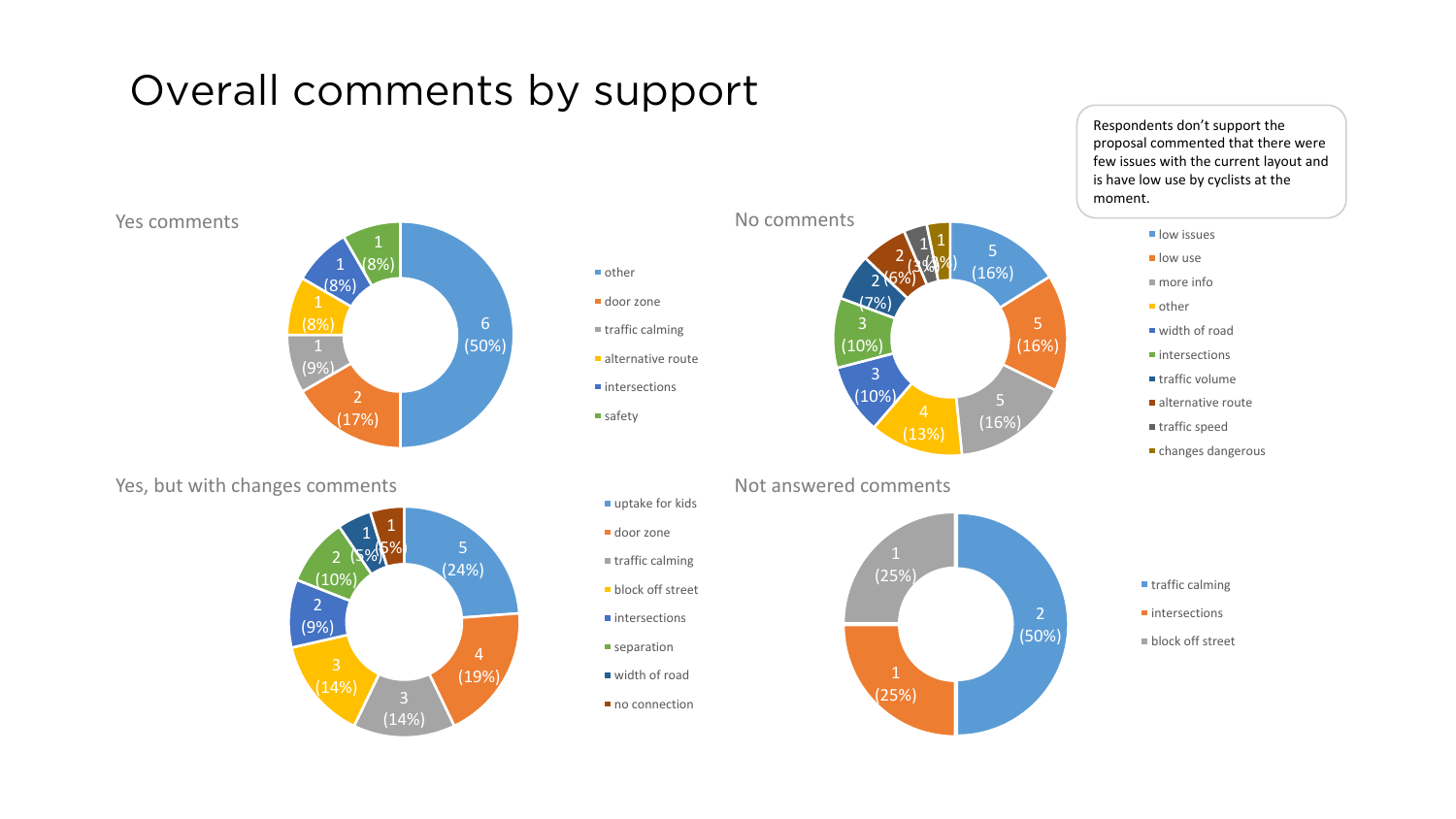#### How important is it to connect this proposed bike path with the safer city-wide cycling network?

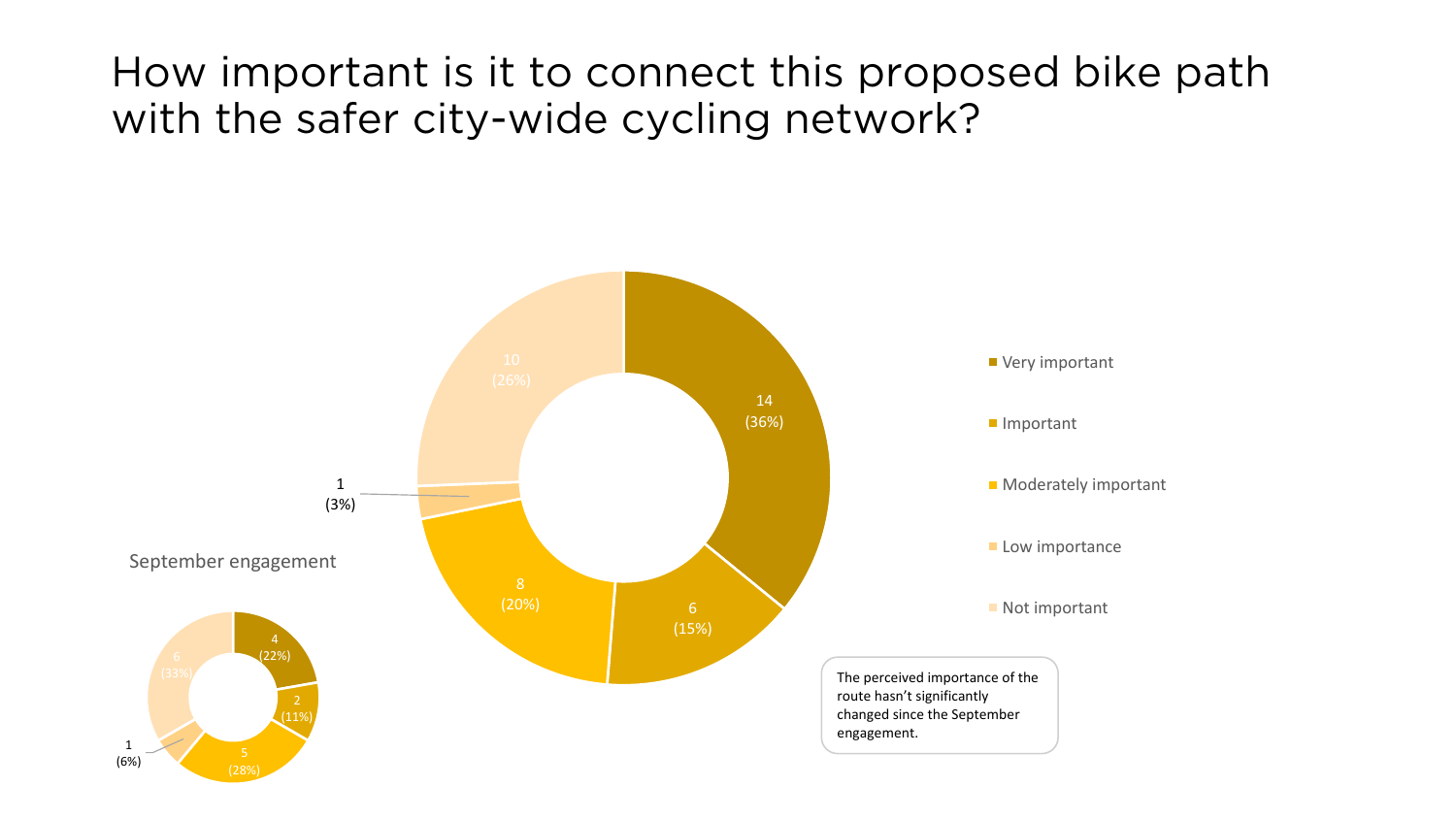#### Importance comments by high and low importance

(High = 'very important' and 'important', Low = 'low importance' and 'not important')



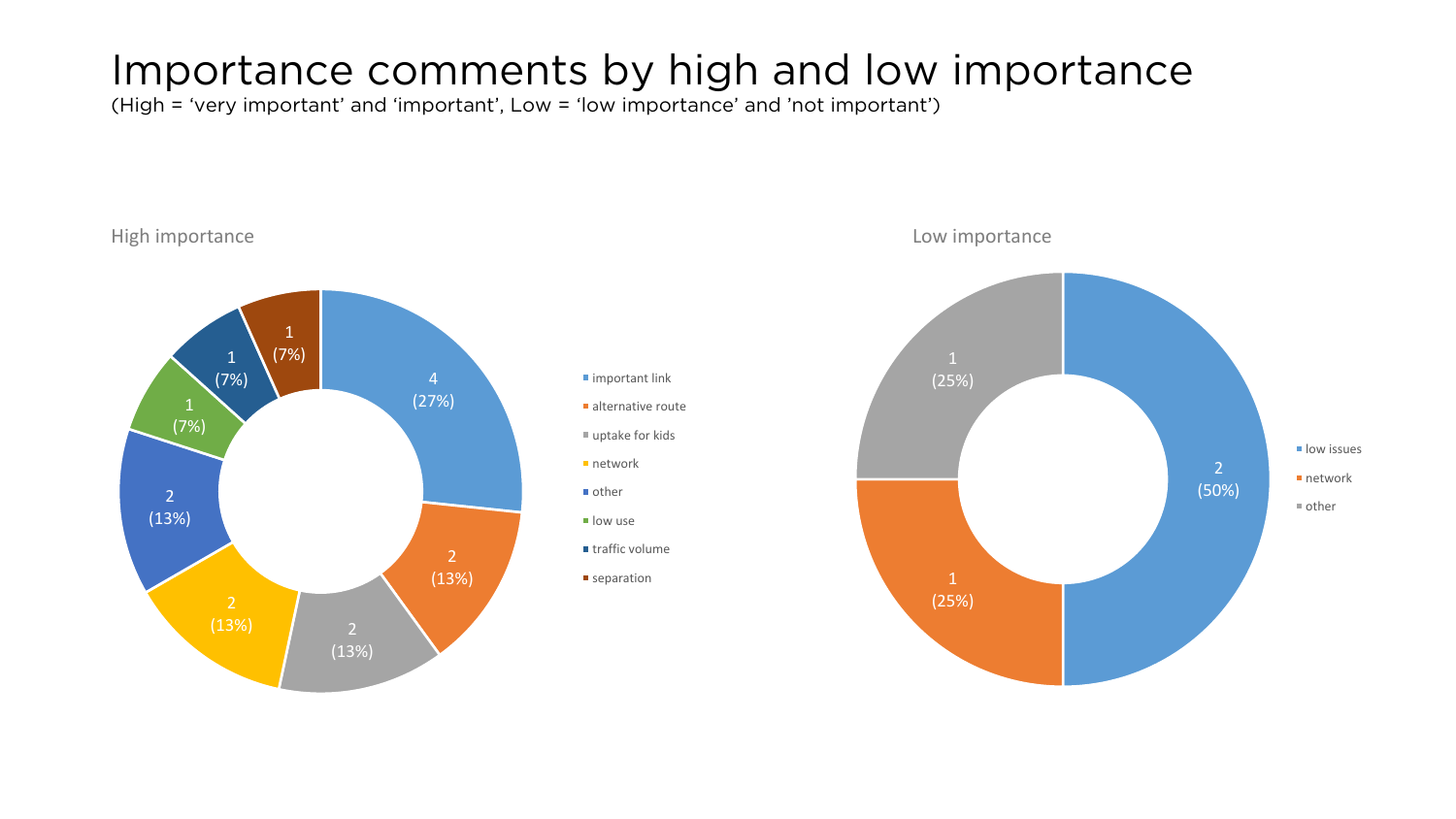#### 'Any other' comments by support

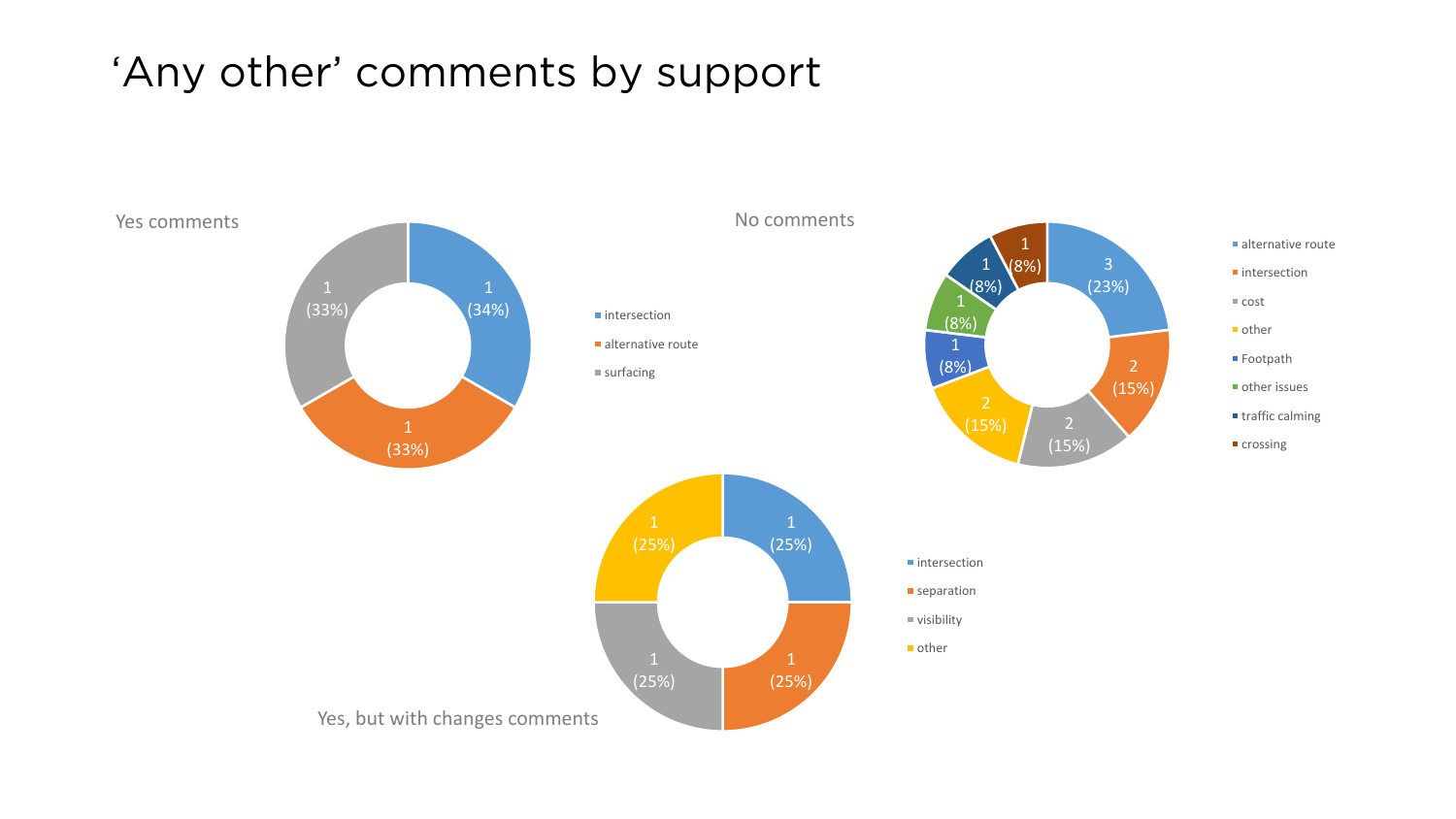#### What is your primary relationship to this street?

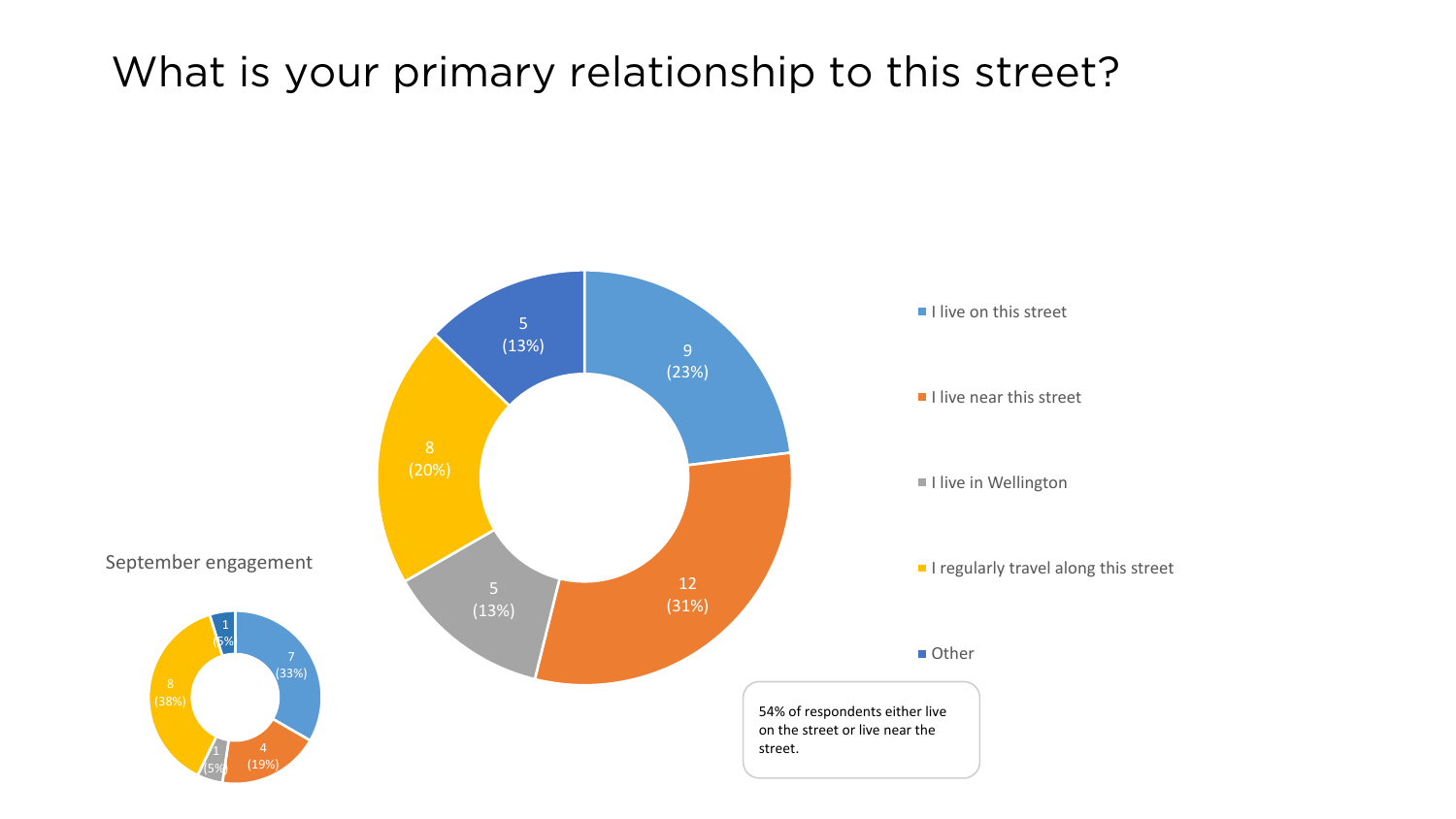#### Respondents by suburb



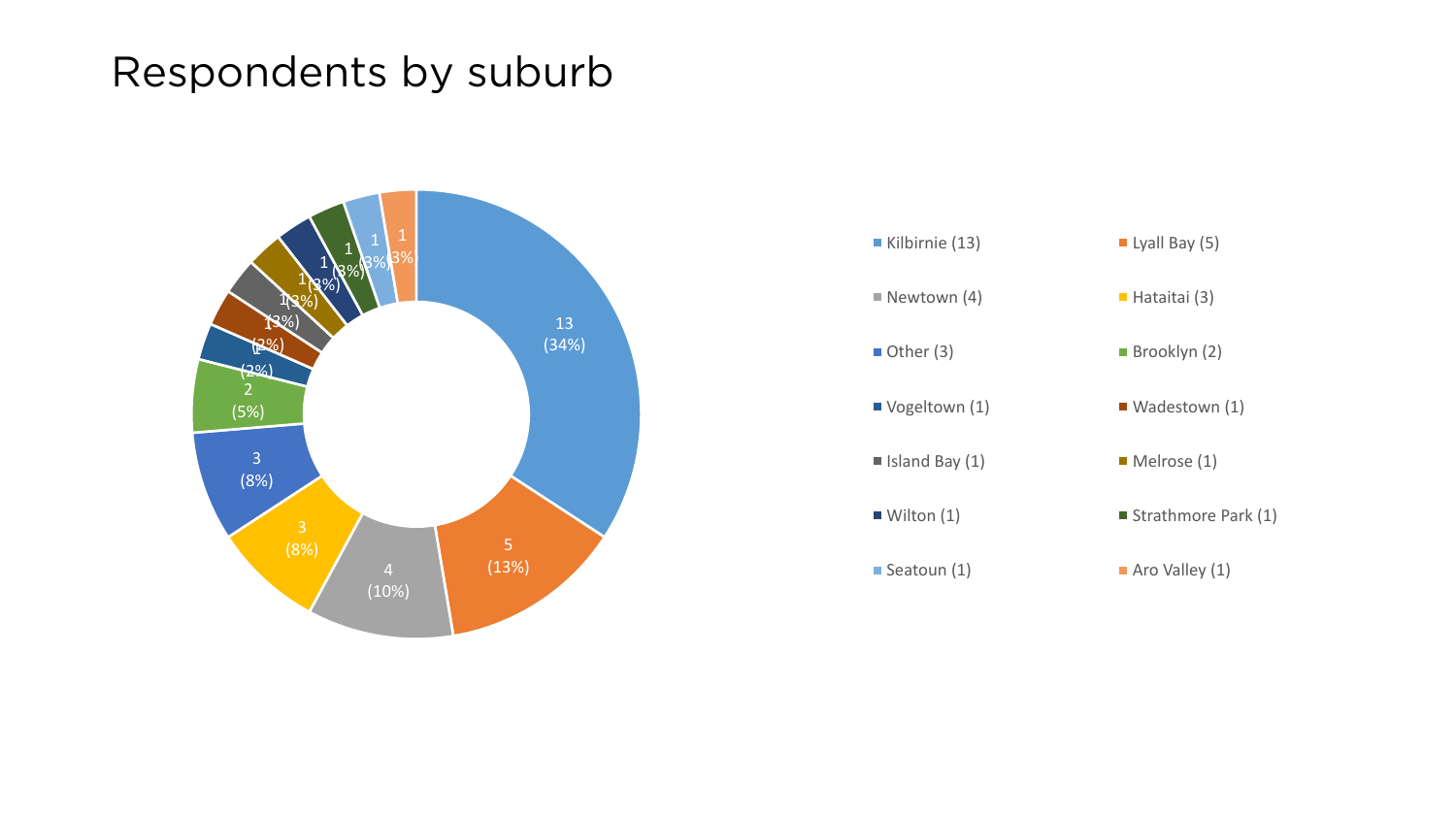#### Demographics of respondents



Gender of respondents



Age of respondents and the set of respondents and the limit of the limit of the limit of the limit of the limit of the limit of the limit of the limit of the limit of the limit of the limit of the limit of the limit of the



 $\blacksquare$  as an individual?  $\blacksquare$  on behalf of an organisation?

Would you like to be informed if there is an opportunity to talk to Councillors about these changes?

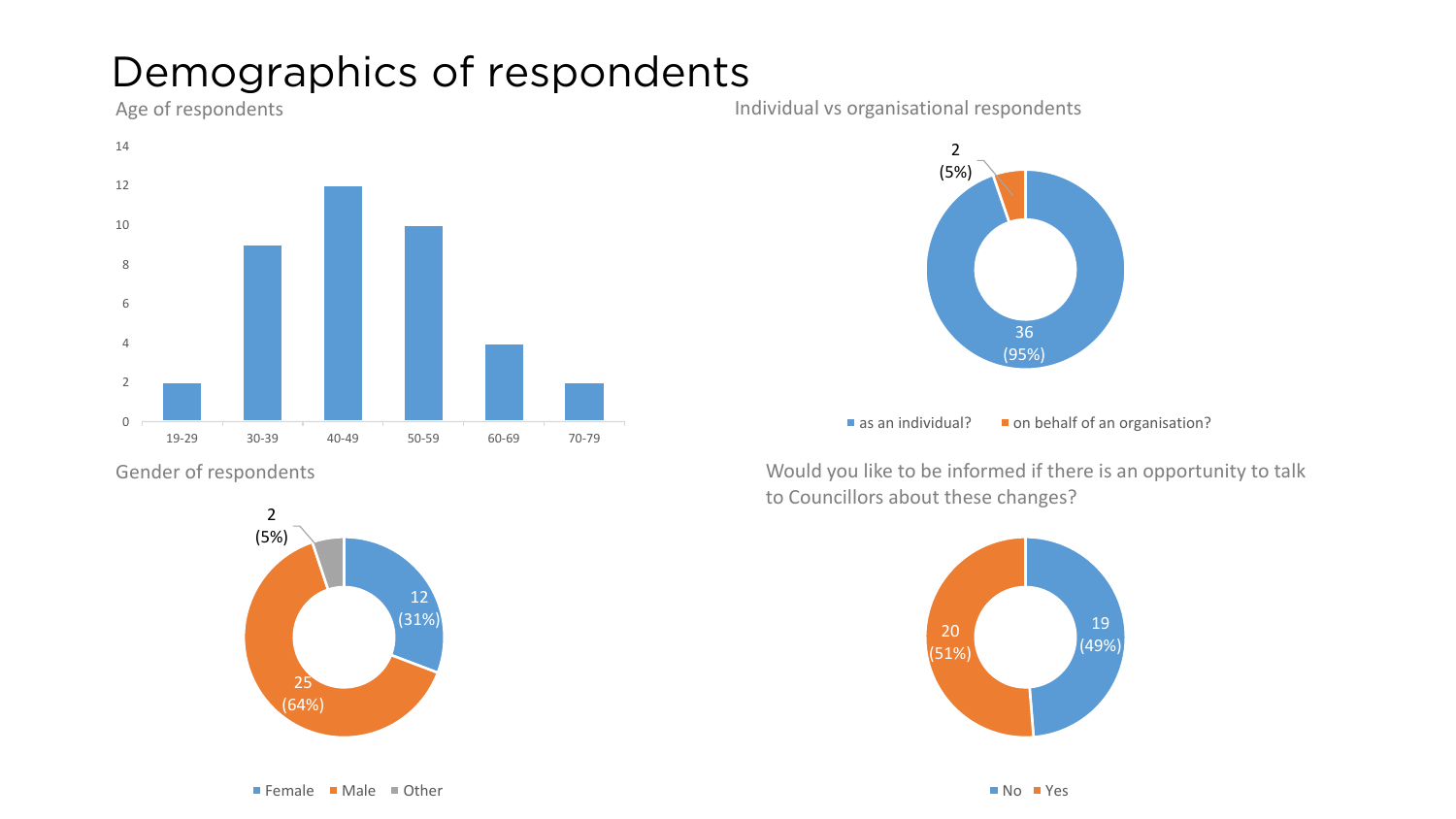# Appendix: Theme Descriptions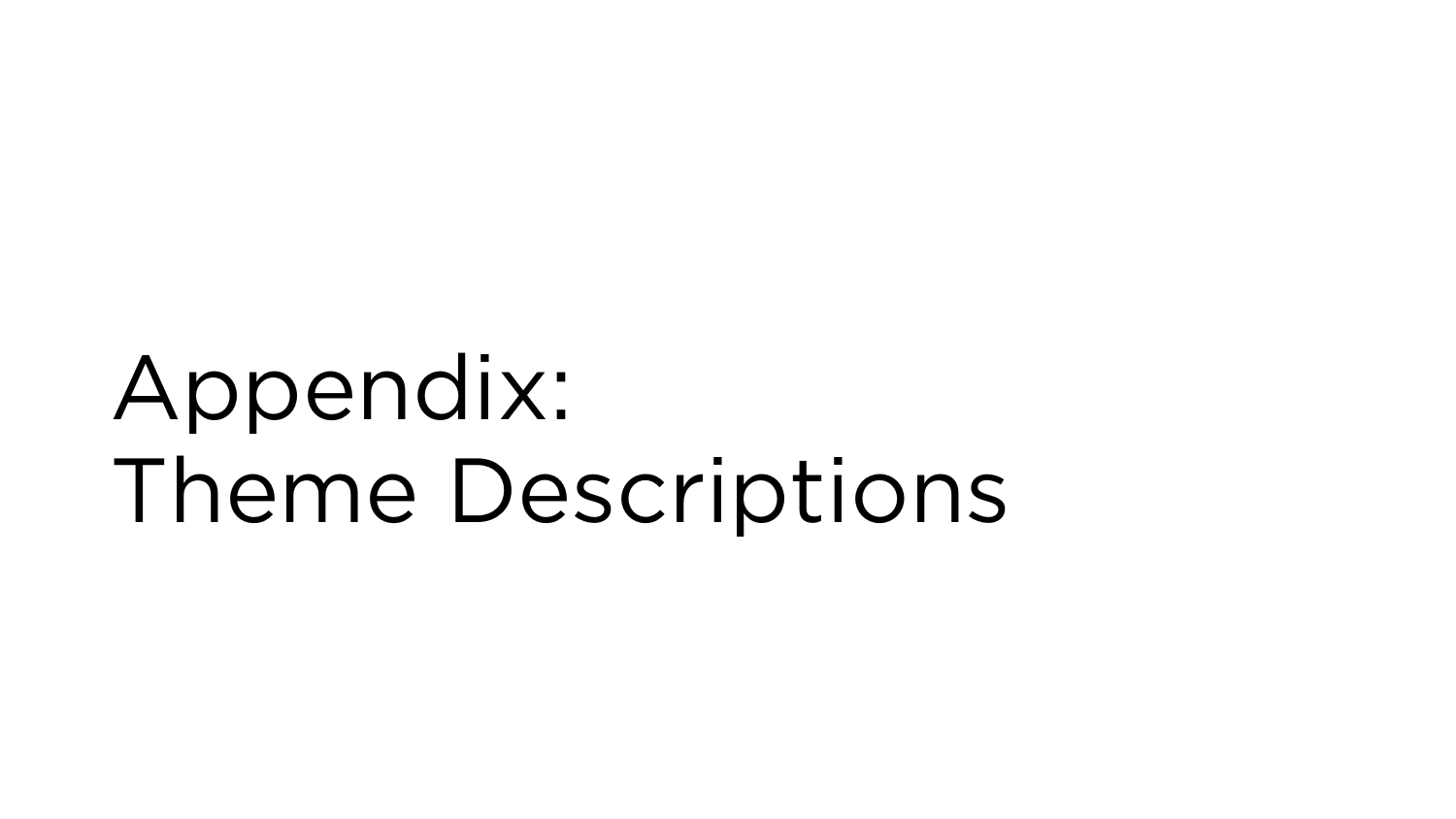#### Overall, do you support the proposal for bike lanes and the associated changes on Yule Street?

- Low issues There are few issues in this area to warrant changes
- Low use There are few users of this street to warrant changes
- Traffic calming Traffic calming measures are required in this area
- Traffic speed Traffic travels at a high speed in this area
- Traffic volume The volume of traffic using this street needs to be considered
- Width of road These changes will have an impact on the width of the carriage way
- Alternative route There is an alternative route that could be better suited than this street
- Changes dangerous The proposed changes will be dangerous and reduce safety on the street.
- Intersections The ability to safely cross intersections should be considered when making changes
- No connection It is difficult to see how these changes connect to other streets
- Separation Separation of transport modes should be considered when making changes
- More info More information is required on the changes to this area
- Safety Safety is important to consider when making changes to this area
- Uptake for kids Changes to this street could improve uptake of cycling for children
- Door zone A cycleway in the door zone is a safety hazard
- Block off street Closing off this street and/or making it less of a through area should be considered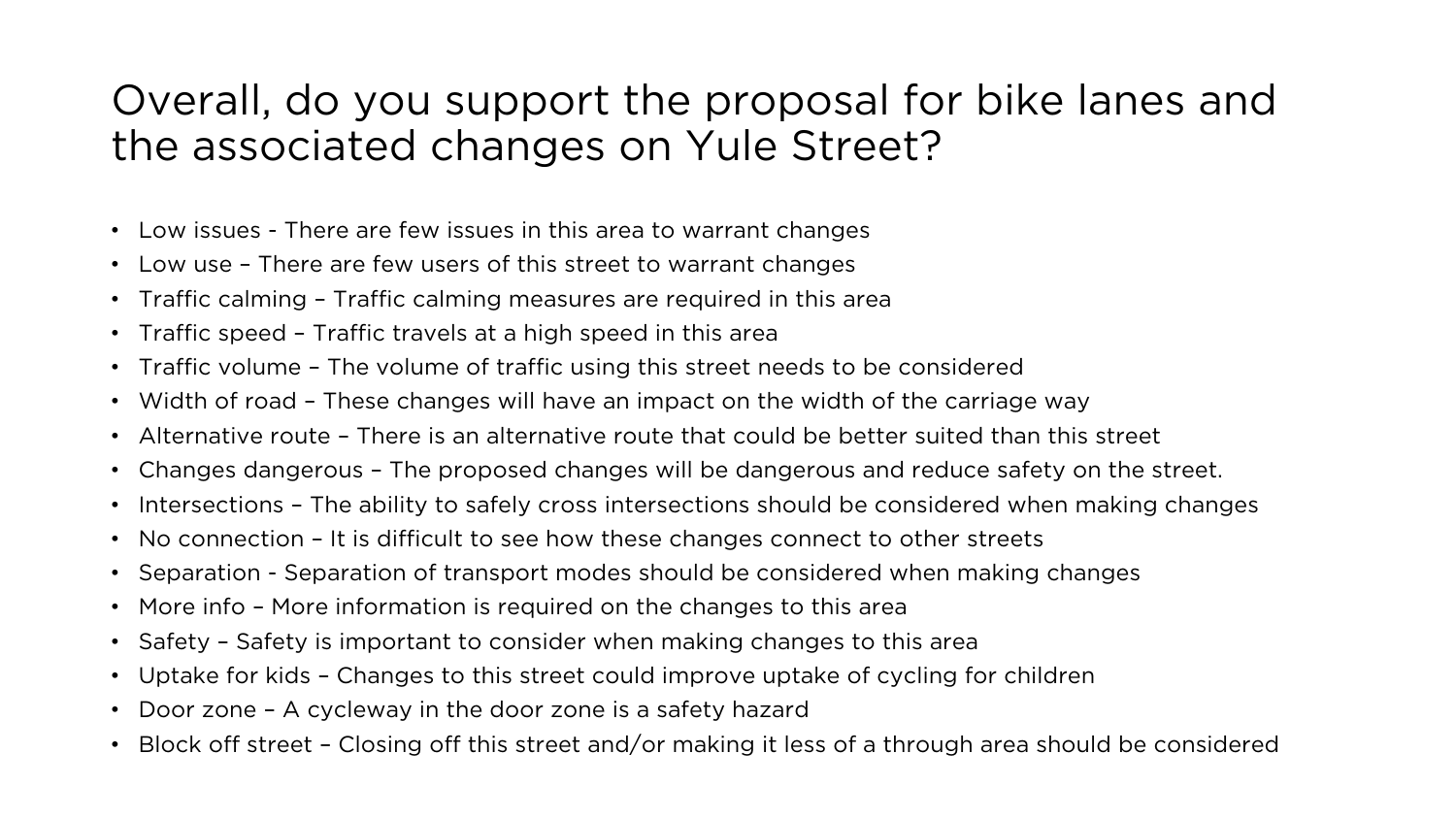#### How important is it to make changes to this street to connect it with a safer city-wide cycling network?

- Low issues There are few issues in this area to warrant changes
- Low use There are few users of this street to warrant changes
- Alternative route There is an alternative route that could be better suited than this street
- Traffic volume The volume of traffic using this street needs to be considered
- Important link This street is an important connection for Wellington's cycling network
- Pro-cycling Facilitating cycling is important, therefore making these improvements is important.
- Safety Safety is important to consider when making changes to this area
- Separation Separation of transport modes should be considered when making changes
- Uptake for kids Changes to this street could improve uptake of cycling for children
- Intersections The ability to safely cross intersections should be considered when making changes
- Visibility There are problems with visibility on this street
- Network These changes need to be considered within the whole network